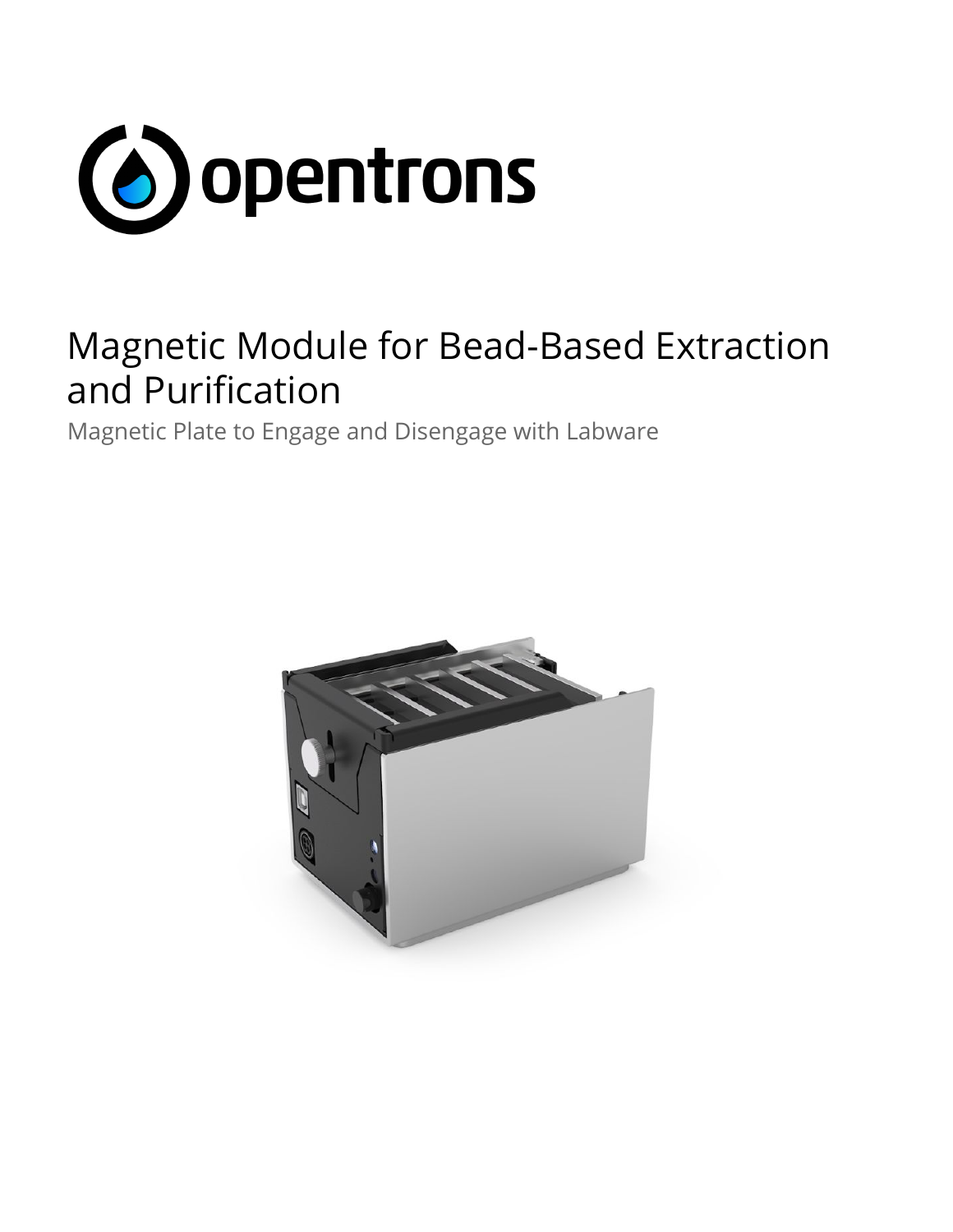#### Product Description

The Opentrons Magnetic Module is an easy-to-use device that automatically engages and disengages high strength magnetic bars to seated well plates within the module housing. The module can readily be used with the Opentrons OT software app. The magnetic module comes with two separate adjustable plate brackets for supporting standard and deep well labware. Users are able to remove and/or swap brackets by unscrewing the module's thumb screw.

The magnetic plate on the module supports many different magnetic bead products for extraction and purification of nucleic acids in the labware shown below. The bracket allows for support of protocols with volumes from 10 µL to 2 mL. For more information in designing a protocol on the Magnetic Module refer to the Nucleic Acid Purification Technical Note.



Magnetic Module with 0.2 mL 96 well PCR plate Music Magnetic Module with 2 mL Deep Well Plate

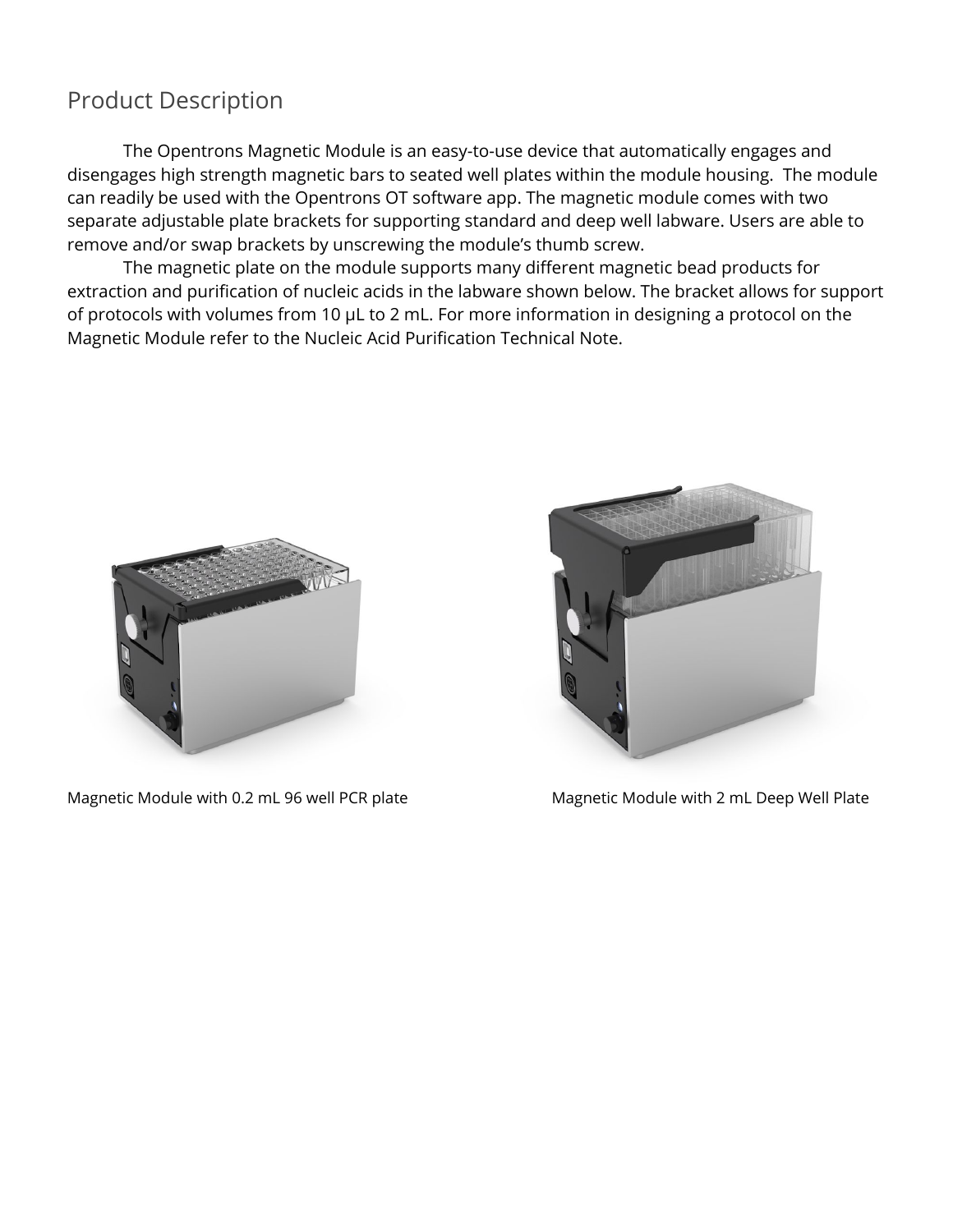### Magnetic Module Overview



**High Strength N52 Neodymium Magnets** 

### Well Plate Compatibility

The standard plate bracket supports 0.2 mL plate sizes up to 22 mm in vertical height. The deep well bracket can support deep well trays up to 47 mm in vertical height.

Power Usage Module input: 36V, 2A Power adapter input: 100-240VAC, 50/60Hz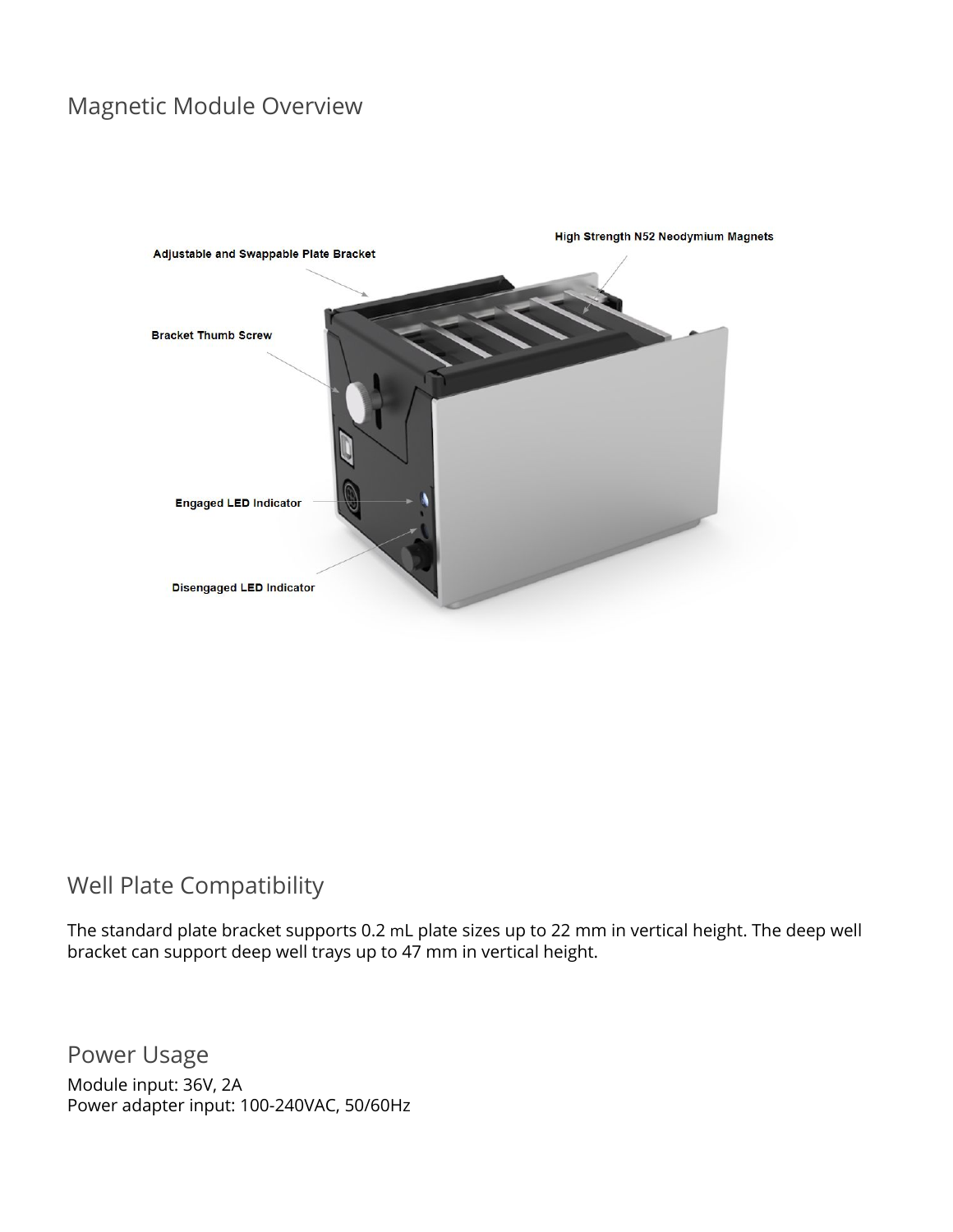## Dimensional Drawings

Standalone Magnetic Module Mass is 1.5kg. Millimeter units are shown in all dimensional drawings.